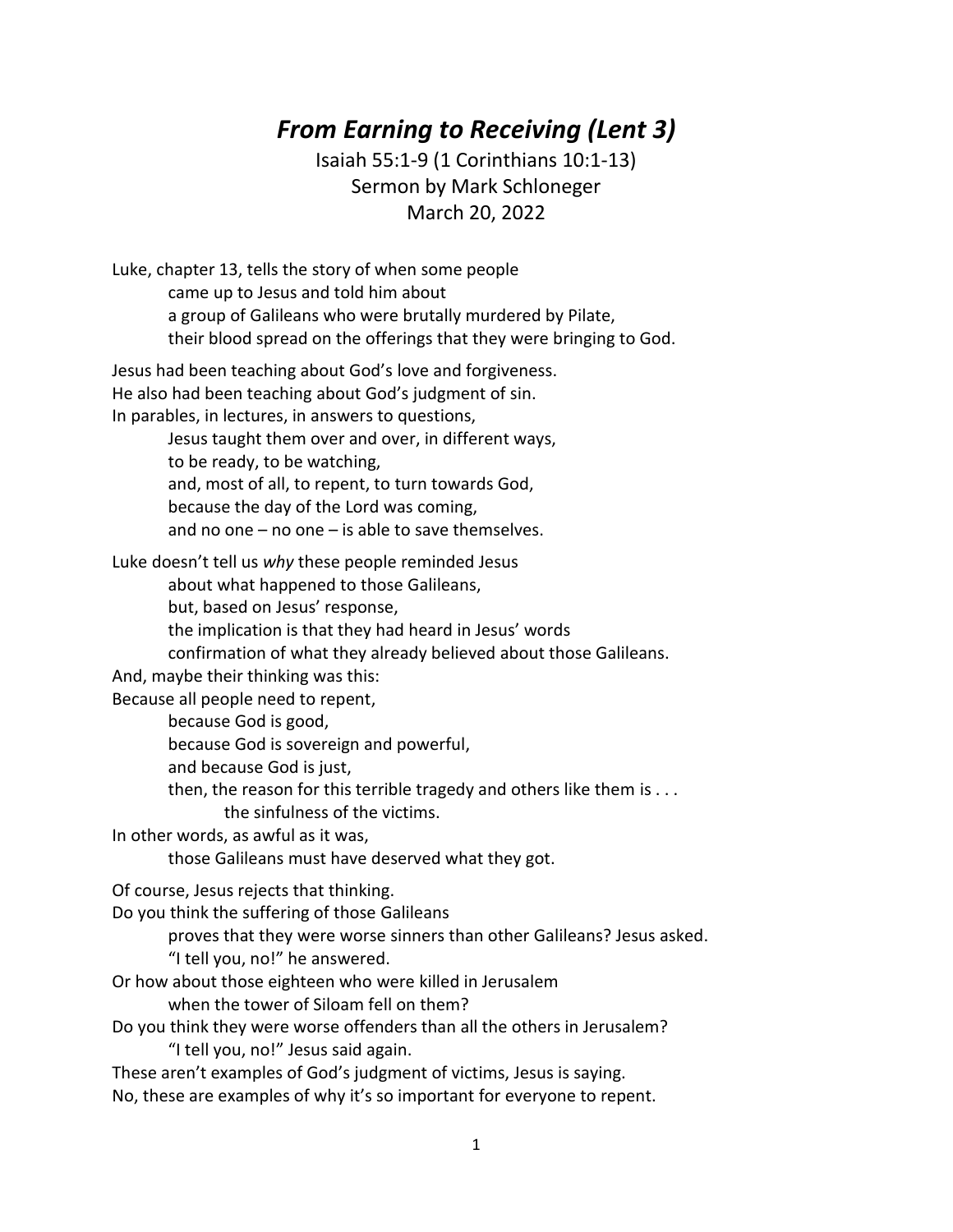No one – no one – is able to save themselves. Repent, for the kingdom of heaven is near!

Now, I think most of us understand what Jesus is teaching here. But even if we wouldn't dream of blaming victims for their suffering (which, by the way, would be worthwhile for us to think about because victims often get blamed for their suffering - particularly with overdoses, sexual assaults, and rape). But even if would never do that, we still tend to perpetuate the ideology that leads to it. Three years ago, in March 2019, federal prosecutors charged thirty-three wealthy parents of paying bribes to get their children admitted to elite universities: Yale, Stanford, Georgetown, Cornell, and others. A partner at a prestigious law firm paid \$75,000 so that his daughter would be given the ACT score that she needed. Felicity Huffman, a Desperate Housewife, paid \$15,000 to fix her child's SAT score. Actress Lori Loughlin and her husband, fashion designer Mossimo Giannulli, paid \$500,000 to get their daughters admitted to USC as recruits to the rowing team. They had no rowing experience. I don't know about you, but, I, for one, was outraged at this news. That's cheating! These are examples of entitled parents paying for their entitled children to get opportunities they haven't earned to achieve success they don't deserve to enjoy rewards for which they didn't work while my children, for example, must scratch and claw for everything they get by relying on their superior intelligence, hard work, insightful essays, and overall goodness, objectively speaking. And so, we think it's justice when wealthy elites are convicted for breaking the rules . . . while never questioning whether the rules we want enforced are a part of a system that leads to the same results. Despite generous financial aid policies at Ivy League Universities, for instance there are more students from families in the top 1% of the income bracket than there are in the entire bottom half combined.<sup>1</sup>

 $\overline{\phantom{a}}$ 

<sup>1</sup> Nils Gilman (interview with Michael Sandel),"The Dark Side of Meritocracy," *Noema* (December 7, 2021); [https://www.noemamag.com/the-dark-side-of-meritocracy/.](https://www.noemamag.com/the-dark-side-of-meritocracy/)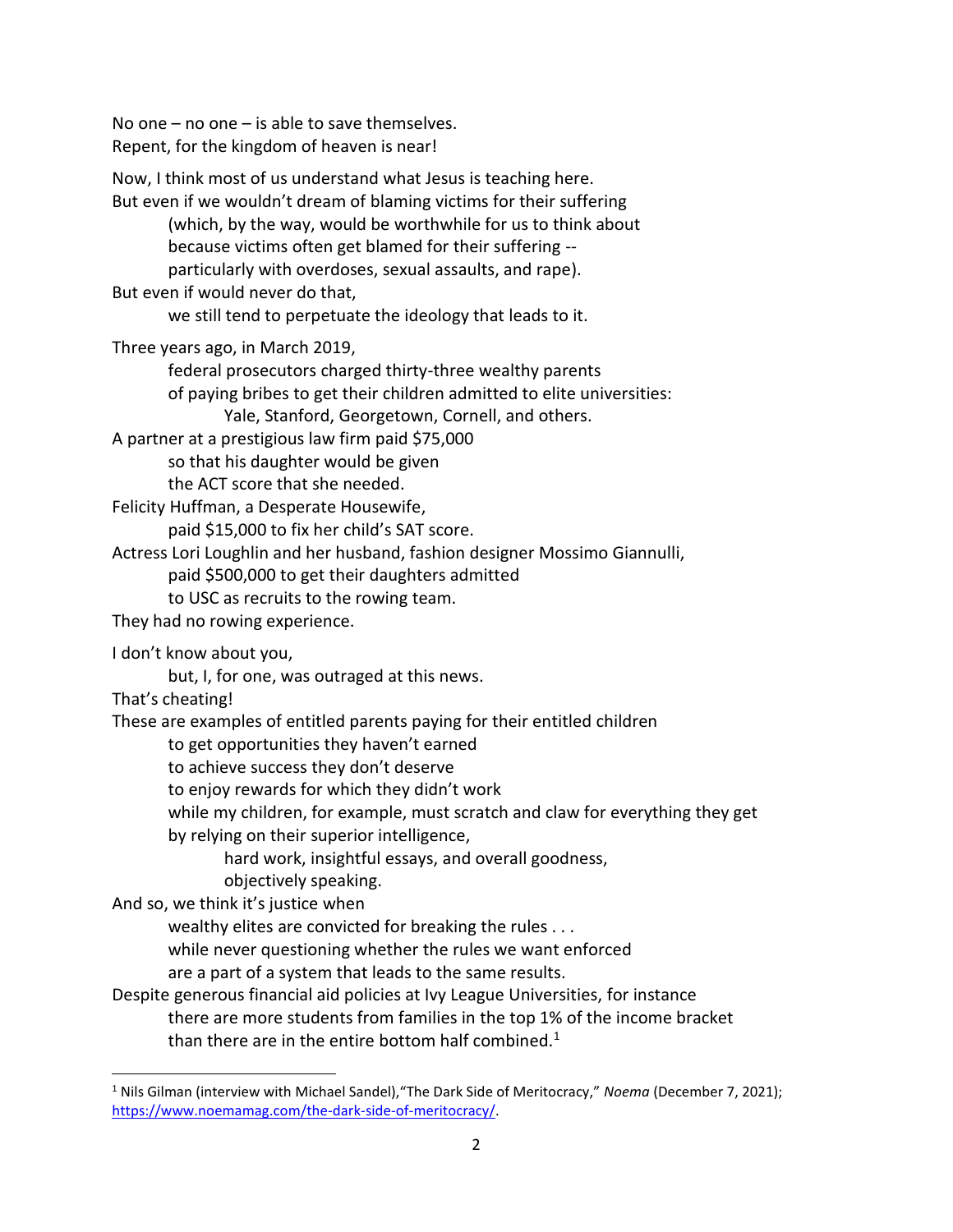They may follow the rules, but the whole system is rigged.

It's not fair.

Rich, poor. Men, women. Black, white.

Everyone should have a level playing field

and the same chance to succeed as anyone else.

Right? Right.

Opportunities, success, and rewards should be based on skill and effort alone.

Right? Right.

Those entitled parents used their wealth

to get their children what they didn't deserve.

Right? Right.

Those Galileans must have done something to deserve what they got.

Right? I didn't think you'd agree to that.

But do you see?

It's two sides of the same coin,

a coin that is given or taken away

based on some undefined appraisal of merit --

what we think people deserve, what we think people have earned,

what we think we deserve, what we think we have earned.

It's the ideology of meritocracy,

the idea that people get ahead or should get ahead

based on their own accomplishments,

and that money, power, jobs are distributed or should be distributed according to skill and effort alone.

This ideology is foundational to the American Dream,

but that dream has been a nightmare for so many people.

It's been a nightmare because it perpetuates

the very inequalities that it seeks to eliminate.

And you know why?

It's because it's been built on the very back of those inequalities.

Justice, based on the ideology of meritocracy,

only leads to injustice.

There's a growing body of research in psychology and neuroscience

that suggests that even the belief in meritocracy

makes people more selfish, less self-critical,

more prone to act in discriminatory ways,

and more tolerant of unequal outcomes.

For instance, a recent study from professors at MIT and Indiana University found that, in companies that tried to implement merit-based practices, such as performance-based compensation, managers assigned greater rewards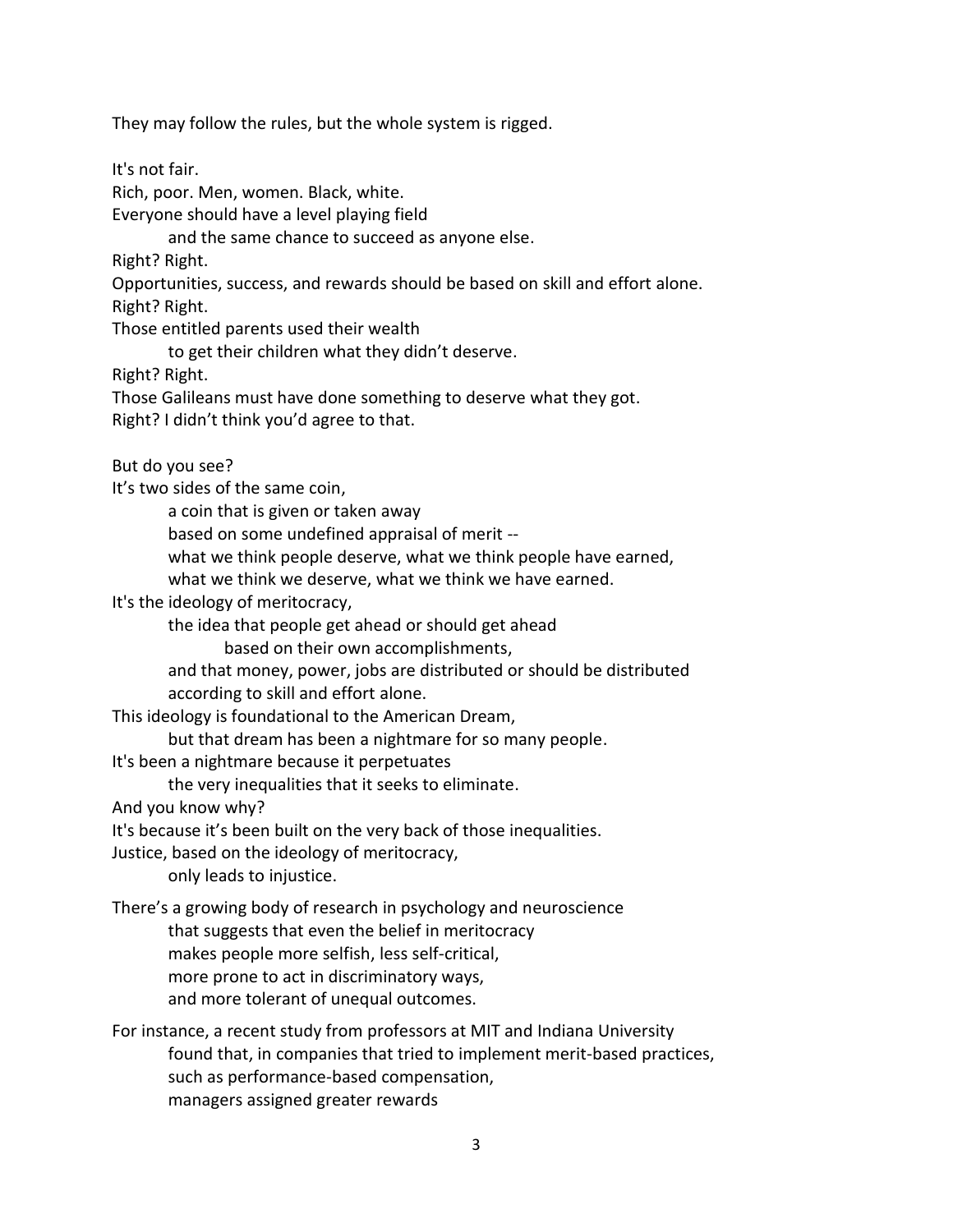to male employees over female employees even though they had identical performance evaluations.<sup>2</sup>

That's because, these professors suggest, explicitly adopting meritocracy as a value convinces those managers of their own morality: "Satisified that they are just" administrators of a just system, "they become less inclined to examine their own behavior for signs of prejudice."<sup>3</sup> In the end, meritocracy justifies the status quo. It's a license for those with wealth and power to view themselves as talented and hardworking while seeing the poor and suffering as ignorant and lazy. And the thing is, even if you recognize that the system is rigged, even if you give loads and loads of your money and years and years of your life to help the poorest of the poor, the very idea that you have earned what you've got is a value judgment on those who haven't. 4 As one writer put it, "The more that we think of ourselves as self-made and self-sufficient, the harder it is to learn gratitude and humility," the harder it is to care for the common good. $5$ This ideology is destructive not just those who are oppressed by poverty; it's destructive for all who abide by it. It leads to a constant pressure to please more people, to achieve more things,

to work more hours, to earn more money,

in order to please more people, to achieve more things,

to work more hours, to earn more money,

in order to please more people, to achieve more things,

to work more hours, to earn more money . . . and on it goes.

The god of the ideology of meritocracy is a false god,

a god made in our image.

And the name of this god?

I'm sure you've heard it.

 $\overline{\phantom{a}}$ 

<sup>2</sup> Clifton Mark, "A Belief in Meritocracy is Not Only False: It's Bad for You, *Aeon* (March 8, 2019); [https://aeon.co/ideas/a-belief-in-meritocracy-is-not-only-false-its-bad-for-you.](https://aeon.co/ideas/a-belief-in-meritocracy-is-not-only-false-its-bad-for-you)

 $3$  Ibid. 4 Ibid.

<sup>5</sup> Michael J. Sandel, "Toppling the Myth of Meritocracy," [book excerpt, *Tyranny of Merit: What's Become of the Common Good?], The Harvard Gazette* (January 5, 2021)[; https://news.harvard.edu/gazette/story/2021/01/the](https://news.harvard.edu/gazette/story/2021/01/the-myth-of-meritocracy-according-to-michael-sandel/)[myth-of-meritocracy-according-to-michael-sandel/.](https://news.harvard.edu/gazette/story/2021/01/the-myth-of-meritocracy-according-to-michael-sandel/)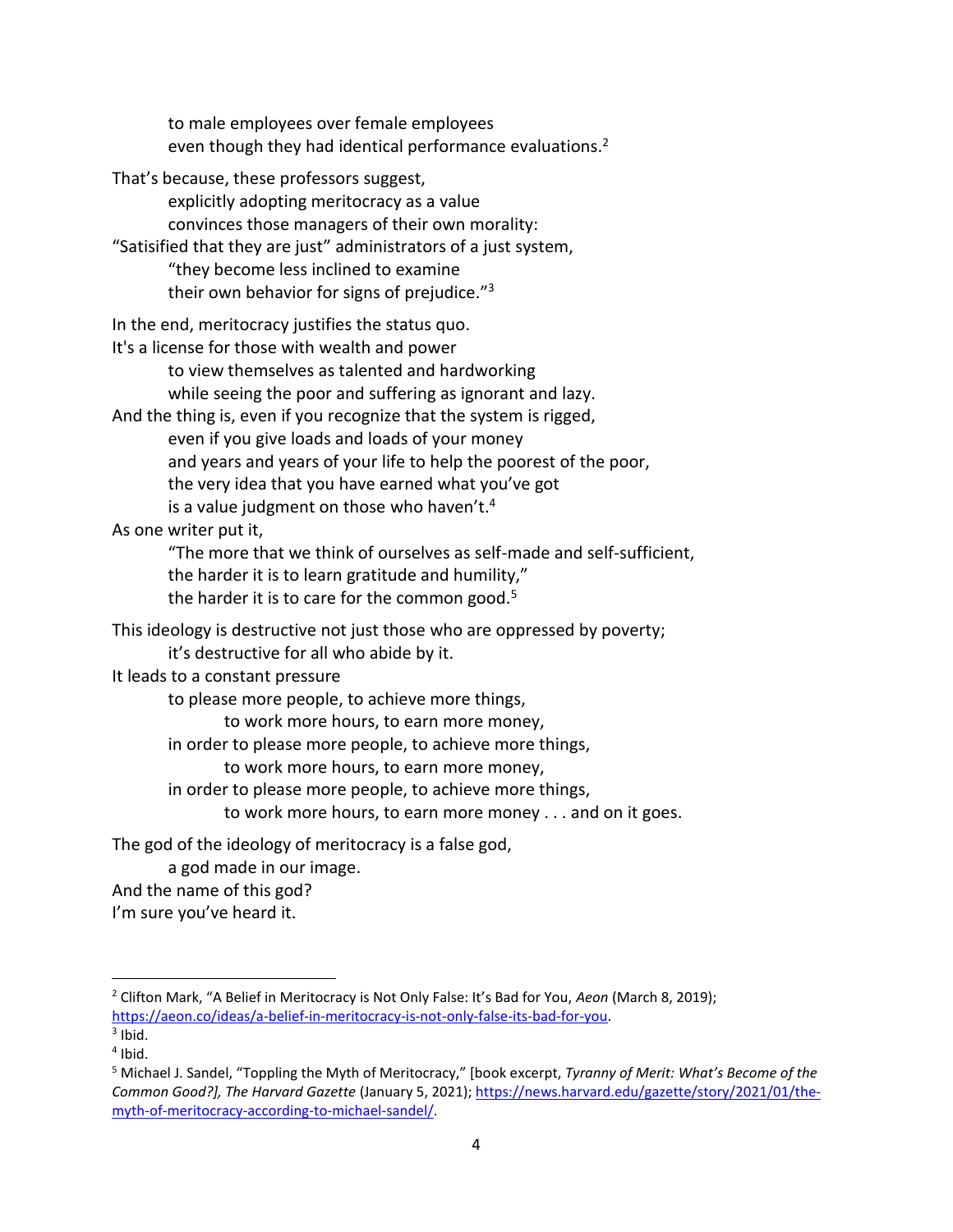It's The-God-who-Helps-Those-who-Help-Themselves. Thankfully, that's not the god we have. Through the prophet, God speaks. Isaiah 55:1-9. This passage begins with a Hebrew word that is not really a word, but kind of like an exclamation It's only right at the beginning – "Ho", but to get the feeling of this passage, I'm going to repeat it several times, So when I say "Hey," I want you to respond with "Ho" [Hey]*, Ho, everyone who thirsts, come to the waters; and you that have no money, come, buy and eat!* [Hey, **Ho**] *Come, buy wine and milk without money and without price. Why do you spend your money for that which is not bread, and your labor for that which does not satisfy?* [Hey, **Ho**] *Listen carefully to me, and eat what is good, and delight yourselves in rich food. Incline your ear, and come to me; listen, so that you may live.* [Hey, **Ho**] *I will make with you an everlasting covenant, my steadfast, sure love for David. See, I made him a witness to the peoples, a leader and commander for the peoples. See, you shall call nations that you do not know, and nations that do not know you shall run to you, because of the Lord your God, the Holy One of Israel, for he has glorified you.* [Hey, **Ho**] *AMEN.* Free bread? Free milk? Free wine? Free water? These words confound the ideology of meritocracy. These words dismantle the logic of capitalist economies. These words show not only God's goodness and God's providence; they show that nothing is worthy to be exchanged for the gifts God gives. These words call Israel to a renewed identity. Most scholars agree that this prophecy was given while Israel was exiled in Babylon. Dispossessed of the land, the temple, their homes, they had to decide if and how they could continue to be God's people.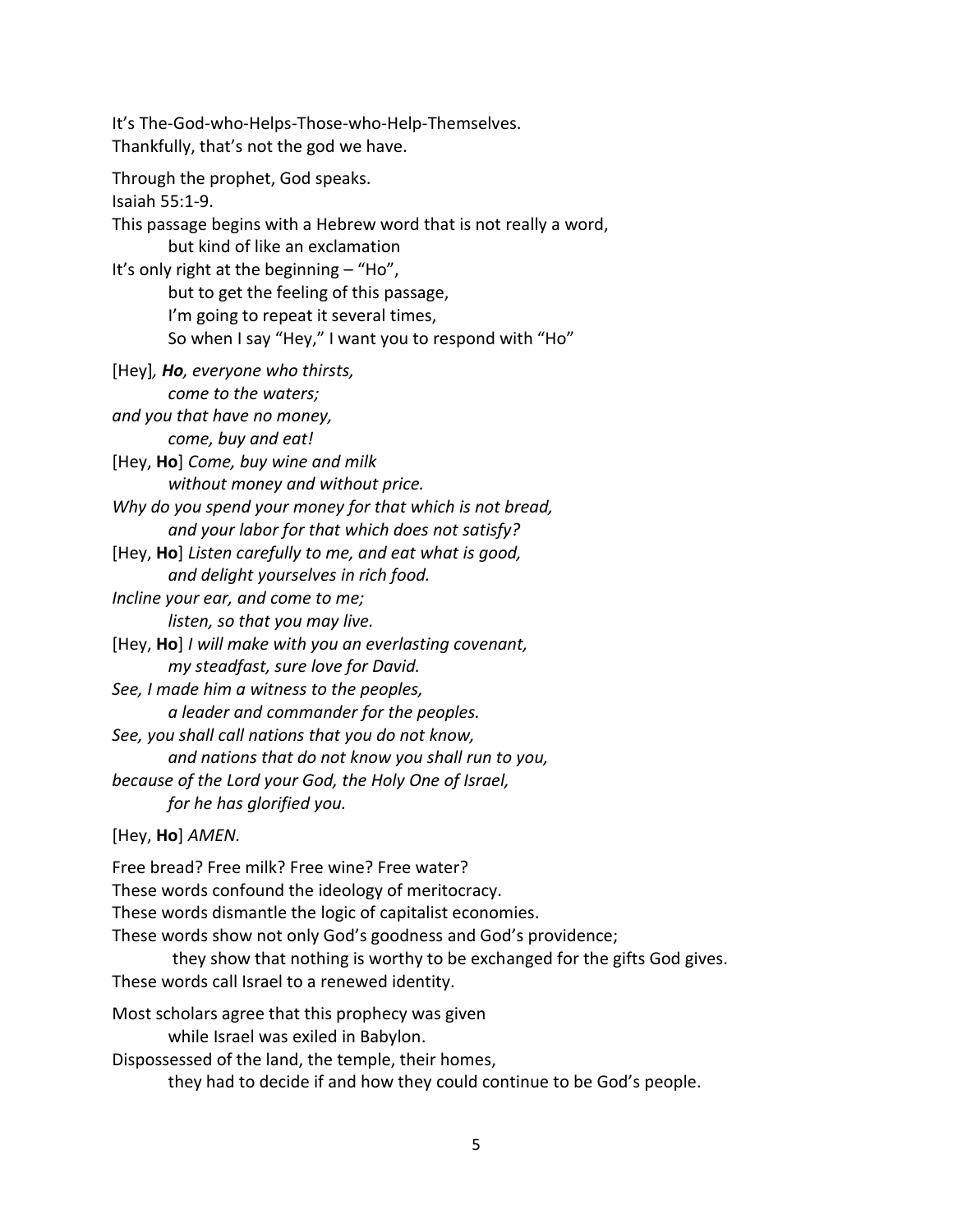Back in Judah, each year the heralds of the king proclaimed

a royal banquet for the commoners of Israel.

And each year, the commoners ate to their heart's content

the sort of food which only the royalty and nobility could afford the rest of the year.

In Babylon. Israel had no king –

there were no royal banquets.

But through the prophet, God says,

See, just as David called people to his banquet,

so you shall call to nations that you don't know,

and those nations shall run to you.

In exile and destitution

Israel was called back to their true destiny,

God's royal witness among the nations,

eating and drinking in God's abundance,

sharing in God's abundance.

The god of the ideology of meritocracy

is not the God of the patriarchs and matriarchs,

- who claimed them and their families
- and promised to bless them and, through them, to bless the whole world.

It's not the God who heard the cries of the Israelite slaves in Egypt,

who liberated them through the waters,

who led them through the wilderness,

who nourished them with manna and water,

who delivered them to the land of promise,

and who has been revealed to us in the life, death, and resurrection of Jesus.

To be clear, this *is* the God who helps those who *can't* help themselves,

who saves those who *can't* save themselves,

who intervenes on our behalf to liberate us

from the ideologies and systems that value people

for their health, their work and their production,

and who frees us to receive what we can never earn:

life in full, life with God,

participating in God's work,

creating, liberating, redeeming, nourishing,

forgiving, reconciling, and transforming.

I hope you've heard in this sermon echoes

of our worship series a few weeks ago focused on Sabbath.

The Sabbath is God's gift to reorient our lives,

to cease our work, to rest with God and all of Creation,

- to embrace God's vision,
- and to feast with gratitude

for what God has given and we have received.